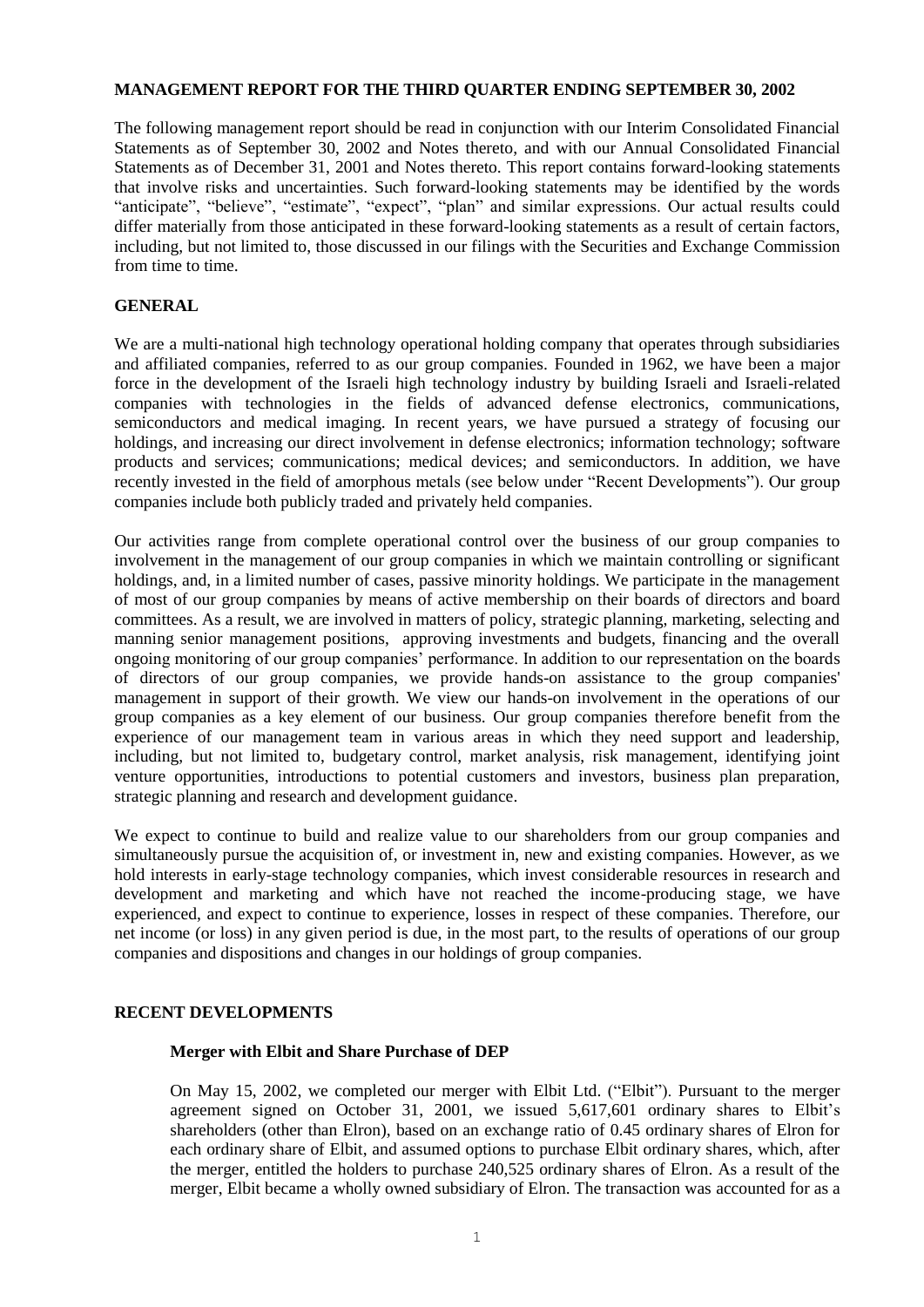purchase, and accordingly, our results of operations include the revenues and expenses of Elbit subsequent to the acquisition date. The aggregate purchase price of approximately \$74.0 million consisted of the consideration of 5,617,601 Elron ordinary shares valued at an average market price of \$12.50 per ordinary share, which was based on the average closing price of Elron's ordinary shares during the period commencing from the date of the announcement of the exchange ratio and ending five days thereafter, \$1.0 million of assumed options and \$2.7 million of transaction and integration costs. The purchase price has been allocated to Elbit's assets based on their estimated fair value according to an analysis made by an independent valuation appraiser. Of the total purchase price, \$55.0 million has been allocated to Elbit's identifiable net assets and the remaining \$19.0 million has been allocated to goodwill. The goodwill recorded reflects the anticipated synergies that will result from the combined entity, including anticipated reductions in operational and management costs, the creation of an enhanced platform, a more simplified and efficient organizational structure and greater resources and scope of operations, which will benefit the group companies. In accordance with generally accepted accounting principles in the United States, goodwill recorded in this transaction will not be amortized and will be reviewed annually (or more frequently if impairment indicators arise).

On May 6, 2002, we issued 2,261,843 ordinary shares to Discount Investment Corporation Ltd. ("DIC") (which at that time held 42% of the shares of Elron), pursuant to the share purchase agreement signed on November 19, 2001 with DIC, in exchange for all of the shares held by DIC in DEP Technology Holdings Ltd. ("DEP"), including DIC's rights to loans provided by DIC to RDC Rafael Development Corporation Ltd. ("RDC"), a subsidiary of DEP. RDC is a joint venture, controlled by and consolidated with DEP, in which DEP holds 48% of the outstanding shares. DEP is a technology holding company in which Elron previously held 33% of the outstanding share capital and in which DIC held the remaining 67%. Following the closing of the transaction, DEP became a wholly owned subsidiary of Elron. The transaction was accounted for as a purchase, and accordingly, our results of operations include the revenues and expenses of DEP subsequent to the acquisition date. The aggregate purchase price of approximately \$29.5 million consisted of 2,261,843 ordinary shares of Elron valued at an average market price of \$13.02 per ordinary share, which was based on the average closing price of Elron's ordinary shares a few days before and after the date that the number of shares to be issued to DIC was announced. The purchase price has been allocated to DEP's assets acquired, primarily long-term investments, in the amount of \$41.0 million, loans from DIC to RDC in the amount of \$3.5 million and liabilities assumed in the amount of \$15.1 million. The allocation to DEP's assets was based on an analysis made by an independent valuation appraiser. Of the total purchase price allocated to DEP's assets acquired, an aggregate amount of \$16.5 million was allocated to identifiable net intangible assets related to equity investments, with a weighted average amortization period of approximately 11 years, according to the economic benefit of the underlying assets, and an aggregate amount of \$6.5 million was allocated to each equity investment's goodwill. The amortization of the identifiable intangible assets is included in our share of the net losses of each equity investment, except for Galil Medical, which is consolidated in our financial statements, and therefore the amortization will be included under "Amortization of other assets".

We believe that these transactions will enable us to further enhance our position in the high technology markets, allow us to pursue additional investment opportunities, optimize our holding structure, combine resources, benefit our group companies with potential synergies and help us achieve management cost savings in respect of our corporate operations.

Following the two transactions, our holdings include direct and indirect holdings through Elbit, DEP and DEP's subsidiary, RDC. As most Elbit, DEP and RDC group companies are technology-related companies which have not yet generated significant revenues and earnings, we expect that they will continue to recognize losses and, therefore, our share in their losses will continue to constitute a significant portion of our results of operations. For more details regarding our group companies following the two transactions, please see our Annual Report on Form 20-F for the year ended December 31, 2001 filed with the Securities and Exchange Commission.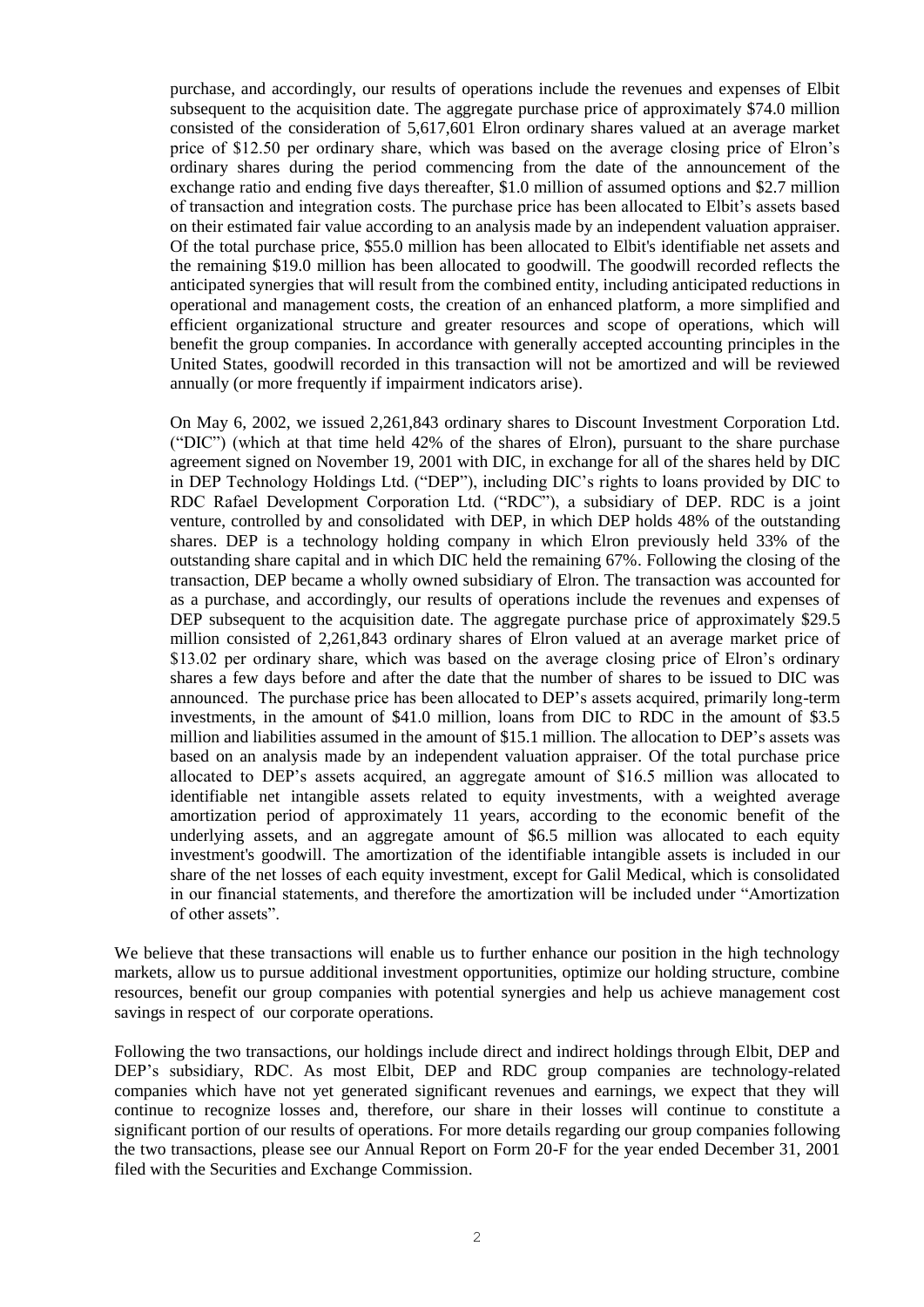#### **Investment in Galil Medical**

During the second quarter of 2002, we and RDC converted notes of Galil Medical Ltd. ("Galil") in the amount of approximately \$3.2 million into preferred shares and invested approximately \$2.5 million in new convertible notes.

On June 27, 2002, we purchased an additional 10.75% of Galil's outstanding shares from Lumenis Ltd., in consideration for \$0.8 million. Lumenis also received the right to receive a future earn-out payment, conditioned upon the occurrence of certain events on or before May 27, 2004. In the same transaction, DIC also purchased an additional 10.75% of Galil's outstanding shares from Lumenis on the same terms and conditions.

As a result of these transactions, we hold 15.09% directly and RDC holds 37.4% of Galil's outstanding shares, thereby giving us directly and indirectly, through RDC, a controlling voting interest in Galil, and accordingly, Galil's financial results are consolidated into our results of operations subsequent to June 30, 2002.

### **Investment in MediaGate**

In July 2002, we converted notes of MediaGate N.V. ("MediaGate") in the amount of approximately \$3.6 million into preferred shares and invested, through a rights offering, an additional \$2.5 million in preferred shares. As a result of these transactions, our interest in MediaGate increased to 68.3% of its outstanding shares and therefore MediaGate's financial results are consolidated into our results of operations subsequent to that date.

For comparison purposes, we have provided pro forma information in accordance with SFAS 141, which gives effect to the merger with Elbit, the share purchase of DEP and the acquisition of a controlling interest in Galil and in MediaGate as if these transactions had occurred at the beginning of each reporting period presented (see Note 4 to the Interim Consolidated Financial Statements as of September 30, 2002).

### **Investment in A.M.T. Advanced Metal Technologies Ltd. ("AMT")**

In August 2002, we invested approximately \$5.0 million in convertible notes of AMT, an Israeli private company which develops, markets and licenses technologies, through its group companies, for amorphous and nano-crystalline advanced materials, as methods and solutions for a wide range of commercial applications. Currently, AMT is focusing on two of its group companies, A.H.T. Advanced Heating Technologies Ltd., which uses amorphous metals for heating products and A.C.S. Advanced Coding Systems Ltd., which develops, markets and sells products using amorphous materials for brand protection against counterfeiting and diversion and anti-shoplifting electronic article surveillance. The investment formed part of an aggregate investment in AMT of approximately \$8.7 million, of which the existing shareholders of AMT invested \$3.7 million. The convertible notes are convertible into preferred shares of AMT or its group companies. Following the investment, Elron holds 29% of AMT on a fully diluted and as converted basis (excluding warrants). The investment in AMT is being accounted for under the equity method.

In addition, we and the other investors in AMT were issued warrants to purchase up to an additional \$19.1 million in convertible notes, over different periods of up to a maximum of 48 months from the closing. We also have an option to invest up to \$5 million in AMT on the same terms and conditions as the original investment for a period of eight months from the closing.

We are entitled to voting and other rights attached to the convertible notes on an as converted basis as a shareholder of AMT, and to special rights in certain specific circumstances.

# **CRITICAL ACCOUNTING POLICIES**

Our significant accounting policies are more fully described in Note 2 to our Annual Consolidated Financial Statements. The accounting policies which are particularly important to the description of our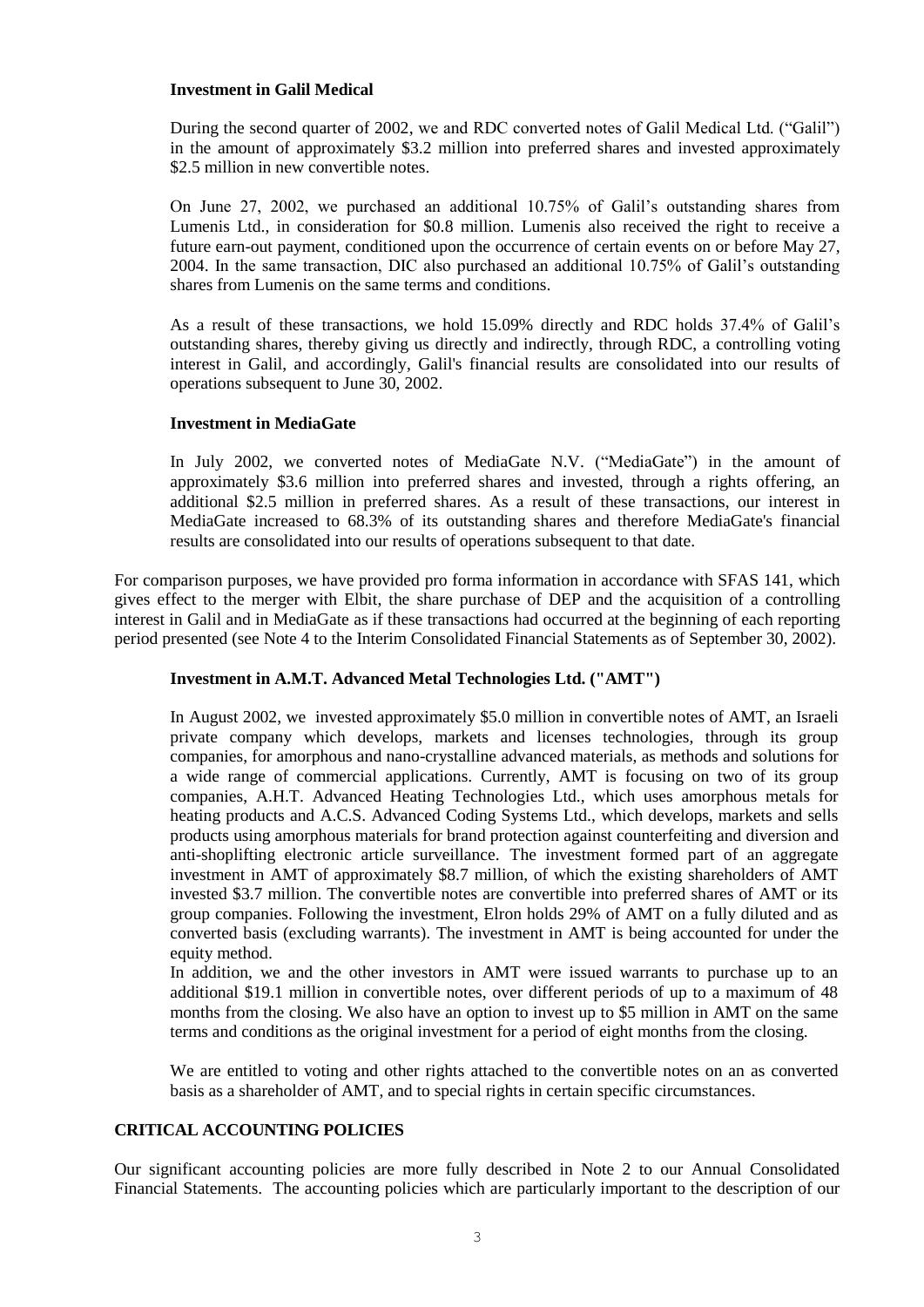financial position and results of operations are described in our Annual Report on Form 20-F for the year ended December 31, 2001 filed with the Securities and Exchange Commission. There have been no changes in our accounting polices except as described below.

As a result of the DEP share purchase, our interest in Given Imaging, Galil Medical, Witcom and 3DV Systems, in which we had direct and indirect interests through RDC, increased. This enables us to exercise significant influence over these companies. As a result, and in accordance with APB 18, our direct holdings in these companies, which were previously accounted for at cost, were accounted for retroactively under the equity method ("step by step acquisition"). In accordance with APB 18, we have restated our financial statements for all prior periods in which our investments in these companies were recorded at cost. The aforementioned restatements resulted in increased net losses of approximately \$2.5 million, or \$0.12 per share, \$0.6 million, or \$0.03 per share, and \$1.9 million, or \$0.09 per share, for the year ended December 31, 2001 and for the three months and nine months ended September 30, 2001, respectively. The effect on our results of operations for the three months ended March 31, 2002 was the increase in the net loss of approximately \$0.7 million, or \$0.03 per share.

### **RESULTS OF OPERATIONS**

### *Three and nine months ended September 30, 2002 compared to three and nine months ended September 30, 2001.*

The following tables set forth our results of operations in the reported period:

|                    | Three month period<br>ended September 30, |           | Nine month period<br>ended September 30, |             |
|--------------------|-------------------------------------------|-----------|------------------------------------------|-------------|
|                    |                                           |           |                                          |             |
|                    | 2002                                      | 2001      | 2002                                     | <u>2001</u> |
|                    | (millions of \$, except per share data)   |           |                                          |             |
| Net loss           | (7.9)                                     | $(11.2)*$ | (31.4)                                   | $(32.3)*$   |
| Net loss per share | (0.27)                                    | $(0.53)*$ | (1.24)                                   | $(1.52)*$   |

\* Restated -see "Critical Accounting Policies" above.

Our net loss adjusted to exclude amortization expenses related to goodwill that is no longer being amortized commencing January 1, 2002 in accordance with SFAS 142 was as follows:

|                    |        | Three month period<br>ended September 30, |        | Nine month period<br>ended September 30, |  |
|--------------------|--------|-------------------------------------------|--------|------------------------------------------|--|
|                    |        |                                           |        |                                          |  |
|                    | 2002   | 2001                                      | 2002   | <u>2001</u>                              |  |
|                    |        | (millions of \$, except per share data)   |        |                                          |  |
| Net loss           | (7.9)  | $(10.9)*$                                 | (31.4) | $(31.1)*$                                |  |
| Net loss per share | (0.27) | $(0.51)*$                                 | (1.24) | $(1.46)*$                                |  |

\* Restated -see "Critical Accounting Policies" above.

Pro forma net loss, which gives effect to the merger with Elbit, the share purchase of DEP and the acquisition of a controlling interest in Galil and in MediaGate as if these transactions had occurred at the beginning of each reporting period presented, is as follows:

|                    | Three month period<br>ended September 30, |        | Nine month period<br>ended September 30, |        |
|--------------------|-------------------------------------------|--------|------------------------------------------|--------|
|                    |                                           |        |                                          |        |
|                    | 2002                                      | 2001   | 2002                                     | 2001   |
|                    | (millions of \$, except per share data)   |        |                                          |        |
| Net loss           | (7.9)                                     | (19.1) | (44.3)                                   | (55.1) |
| Net loss per share | (0.27)                                    | (0.66) | (1.52)                                   | (1.89) |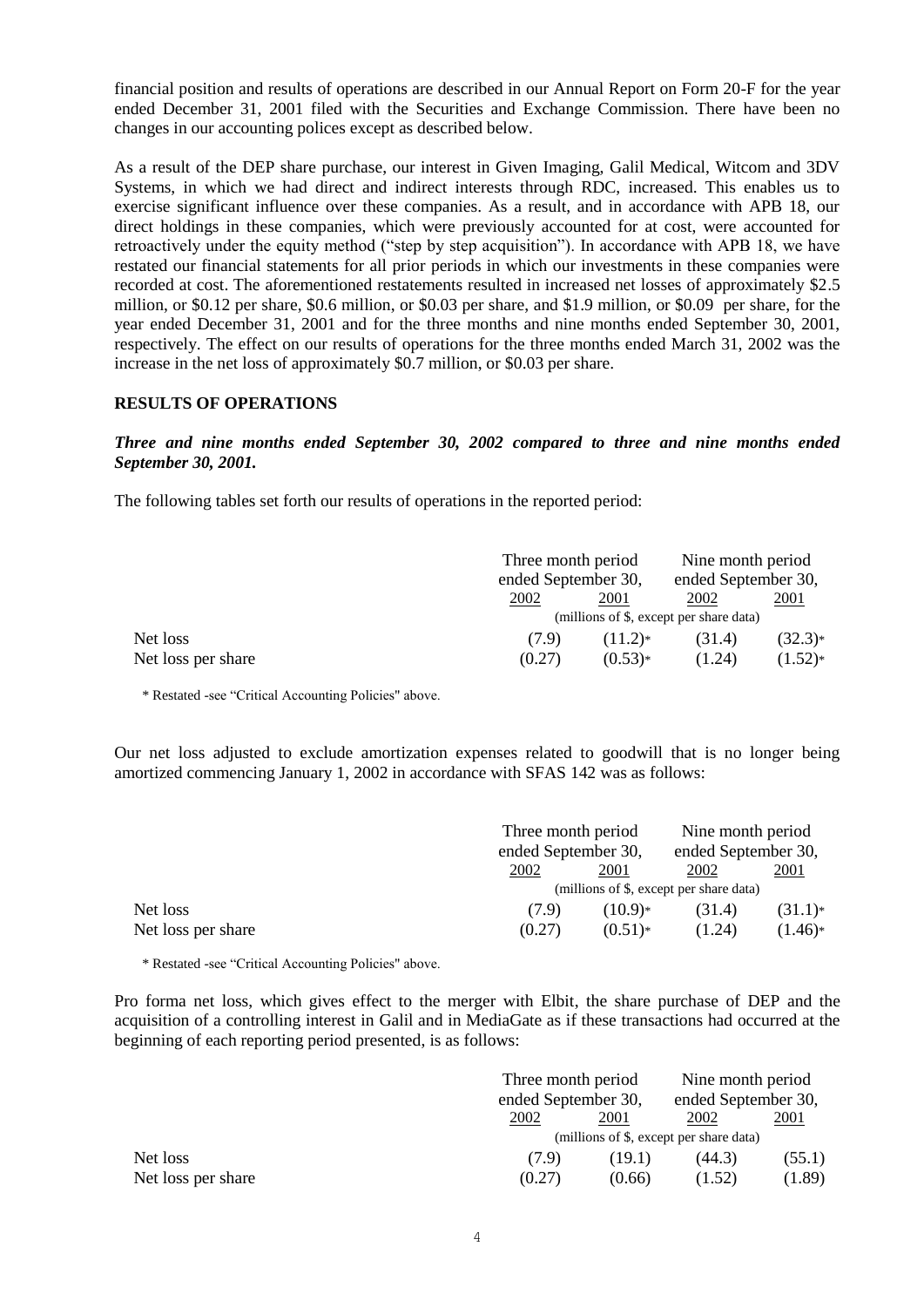The general slowdown in spending for technology products continues to affect the results of operations of our group companies which continue to report net losses. The current economic conditions continue to limit our ability to successfully "exit" some of our group companies and to record capital gains. However, as reflected on a more comparable basis in the pro forma information, we reported a decrease in our share in the losses of our affiliated companies as a result of the restructuring plans and cost reduction programs taken by some of our group companies during 2001 and 2002 which enabled these companies to reduce their losses notwithstanding the adverse economic and market conditions.

For the reported periods, subsidiaries include our majority owned subsidiaries Elron Software and Elron TeleSoft, and ICC, RDC, Galil Medical and MediaGate (collectively referred to as "other subsidiaries"), each of which is included in our consolidated financial statements as of the date of its acquisition. The results of operations of VFlash and Textology (through August 2002) were included in the consolidated results under discontinued operations, as a significant portion of VFlash's operations and Textology were sold during the third quarter of 2002 (see under "Gain from discontinued operations"). Our affiliates, which are accounted for under the equity method of accounting, include Elbit Systems Ltd. (Nasdaq: ESLT), Elbit (through the completion of our merger with Elbit), NetVision Ltd., MediaGate (through August 2002), Chip Express Corp., DEP (through the completion of the share purchase), Wavion, KIT, Pulsicom, Given Imaging Ltd. (Nasdaq: GIVN), Galil Medical (through June 30, 2002), Witcom Ltd., 3DV Systems Ltd., Sela, Ingeneo, Cellenium, CellAct and AMT (since August 2002).

### **Operating results of Elron TeleSoft**

Elron TeleSoft is focused on telecom network and service management products and solutions. Elron TeleSoft's net revenues were \$0.8 million and \$8.2 million in the three and nine month periods ended September 30, 2002, compared to \$4.6 million and \$19.7 million for the same periods of 2001. The decrease of \$3.8 million and \$11.5 million between the reported periods resulted in part from a \$2.7 million and \$10.4 million decrease in revenues due to the sale of non-core activities of Elron TeleSoft during the second half of 2001 as part of its restructuring program to focus its operations on core areas of its business, the development and marketing of products to the telecommunications market. The balance of the decrease of \$1.1 million in both periods resulted from reduced sales of products and services to the telecommunications market due to a slowdown in telecom capital expenditures as well as longer sales cycles as telecom service providers postponed purchase decisions.

Elron TeleSoft reported an operating loss in the three and nine month periods ended September 30, 2002 of \$1.8 million and \$3.3 million, respectively, compared to \$2.7 million and \$8.2 million for the same periods of 2001. The pro forma operating loss in the third quarter of 2002 and 2001, which excludes the effect of amortization of intangible assets and restructuring charges and other one-time charges in the aggregate amount of \$0.6 million and \$0.8 million, was \$1.2 million and \$1.9 million. Pro forma operating loss in the nine month period ended September 30 in 2002 and 2001, which excludes the effect of amortization of intangible assets and restructuring charges in the amount of \$2.0 million and \$2.7 million, was \$1.3 million and \$5.5 million, respectively.

#### **Operating results of Elron Software**

Elron Software is focused on web access control and e-mail content filtering for organizations. Elron Software's net revenues were \$2.0 million and \$6.3 million for the three and nine month periods ended September 30, 2002 compared to \$2.0 million and \$6.7 million for the same periods of 2001, representing the same level of revenues for the three month period and a decrease of 7% for the nine month period. The decrease was primarily due to the continued economic slowdown, which continues to cause customers to delay or postpone purchases of IT products.

Elron Software's operating loss was \$1.8 million and \$6.5 million for the three and nine month periods ended September 30, 2002, compared to \$2.5 million and \$7.5 million for the same periods of 2001. Excluding the effect of amortization of intangible assets, deferred compensation and restructuring charges in the amount of \$0.5 million and \$1.6 million, pro forma operating loss of Elron Software was \$1.3 million and \$4.9 million for the three and nine month periods ended September 30, 2002, respectively, compared to \$1.9 million and \$6.1 million for the same periods of 2001, which excluded the effect of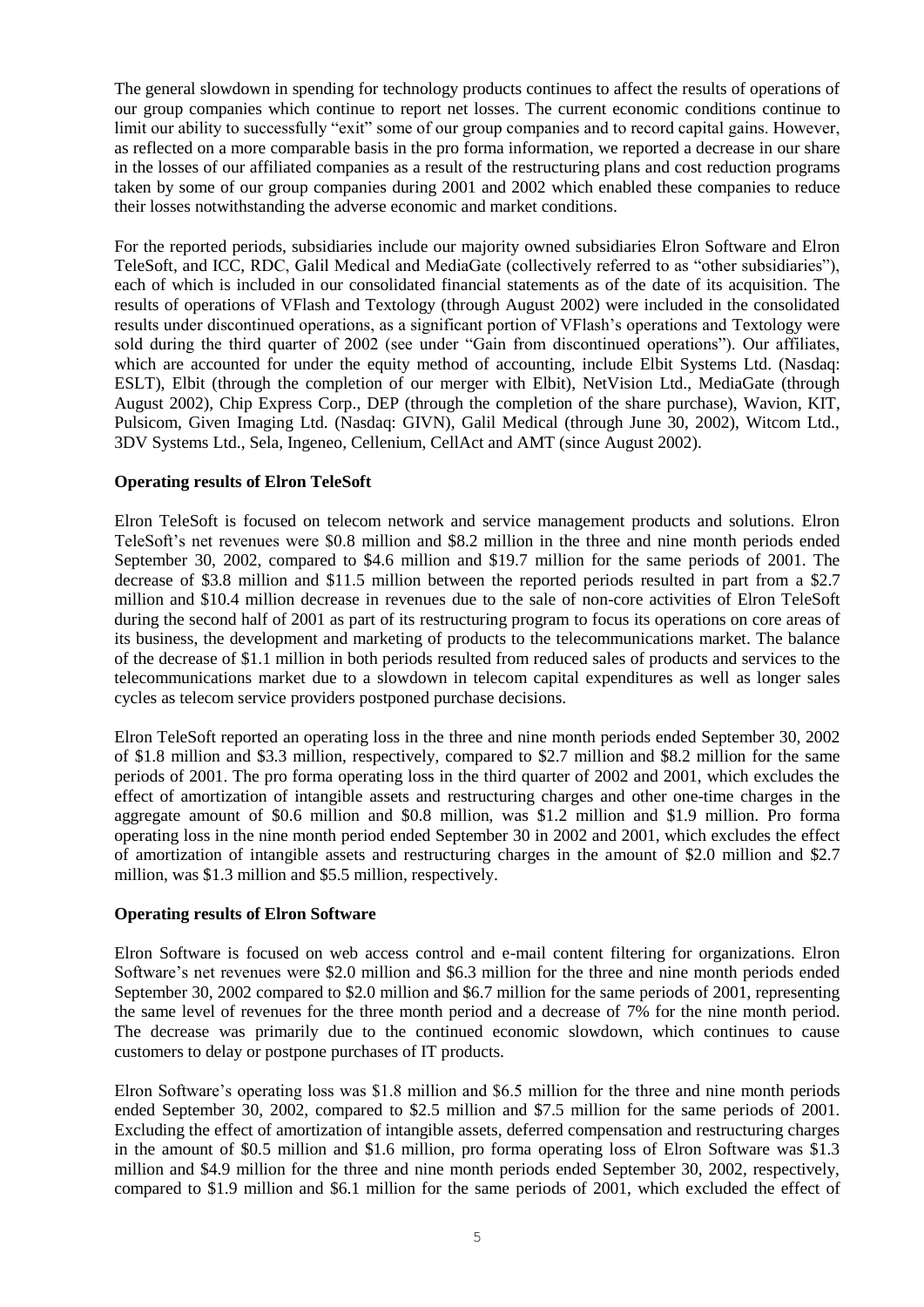amortization of intangible assets, deferred compensation and restructuring charges in the amount of \$0.6 million and \$1.4 million. The decrease in losses was a result of the restructuring and cost reduction programs implemented by Elron Software.

### **Consolidated Results of Operations**

# **Income**

# **Net Revenues**

Net revenues consisted of sales of products and services by Elron Software, Elron TeleSoft and our other subsidiaries, each of which is included in our consolidated financial statements as of the date of its acquisition. The following table reflects consolidated revenues:

|                       | Three month period<br>ended September 30, |      | Nine month period<br>ended September 30, |      |  |
|-----------------------|-------------------------------------------|------|------------------------------------------|------|--|
|                       |                                           |      |                                          |      |  |
|                       | 2002                                      | 2001 | 2002                                     | 2001 |  |
|                       | Millions of \$                            |      |                                          |      |  |
| <b>Elron Software</b> | 2.0                                       | 2.0  | 6.3                                      | 6.7  |  |
| Elron TeleSoft        | 0.8                                       | 4.6  | 8.2                                      | 19.7 |  |
| Other                 | 2.9                                       |      | 2.9                                      |      |  |
|                       | 5.7                                       |      | 7.4                                      |      |  |

Galil Medical, a medical device company performing minimally invasive cryotherapy, recorded revenues of \$1.3 million and \$3.3 million for the three and nine month periods ended September 30, 2002 compared to \$0.7 million and \$1.9 million in the same periods last year. Galil Medical's revenues are included in our consolidated revenues for the first time in the third quarter of 2002.

MediaGate's revenues were \$1.4 million and \$1.8 million in the three and nine month periods ended September 30, 2002, respectively, compared to no revenues and \$0.1 million in the same periods in 2001. MediaGate develops and markets a carrier-class universal communications server. MediaGate's revenues are included in our consolidated revenues for the first time in the third quarter of 2002.

# **Our share in net losses of affiliated companies**

Our share in net losses of affiliated companies, which resulted from our holdings in investments that are accounted for under the equity method, was \$3.5 million and \$18.8 million for the three and nine month periods ended September 30, 2002, respectively, compared to a restated net loss of \$5.1 million and \$13.3 million for the same periods of 2001. The increase in our share in net losses of our affiliated companies in the nine month period of 2002 resulted mainly from the increase in our indirect share in the losses of Elbit's and DEP's group companies, as a result of the merger and the share purchase, as most of their group companies have not yet generated significant revenues and therefore have incurred significant losses. In addition, Elbit and DEP wrote down certain investments, mainly with regard to VFlash, Textology and ICC, resulting in a net loss for Elron of approximately \$2.8 million.

The decrease in our share in net losses of our affiliated companies in the third quarter of 2002 resulted mainly from the increase in our share in Elbit Systems' net income and from the decrease in the losses of most of our group companies as a result of cost reduction plans implemented by them.

# **Highlights of the Results of Operations of Our Major Affiliates:**

# **Elbit Systems Ltd. (a 21% holding)**

Elbit Systems develops, manufactures and integrates advanced high-performance defense electronic systems.

Elbit Systems' revenues increased by 12% and 9% from \$188 million and \$540 million in the three and nine month periods ended September 30, 2001, respectively, to \$210.2 million and \$589.1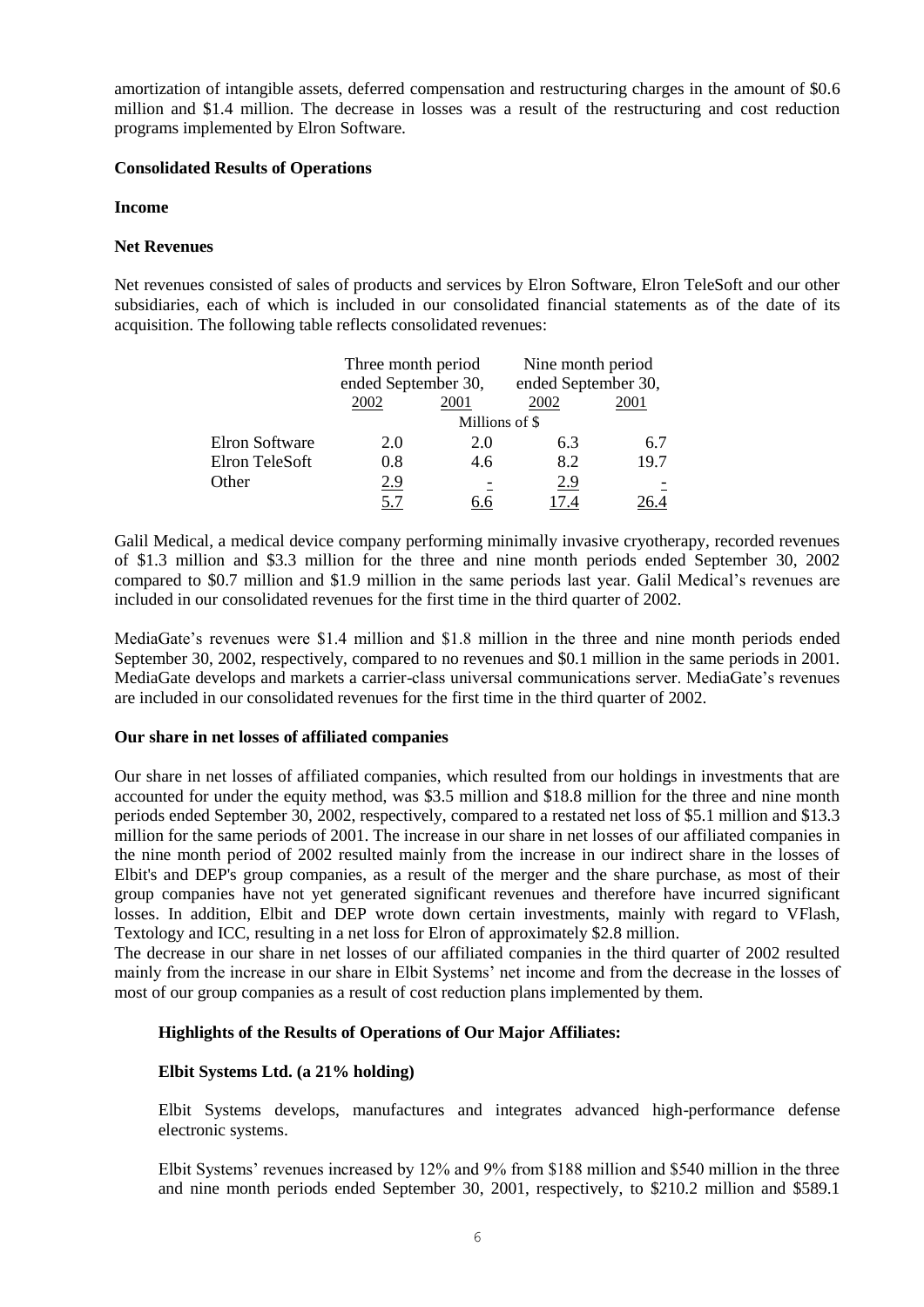million in the same periods in 2002. As of September 30, 2002, Elbit Systems' backlog of orders was \$1,677 million, of which approximately 55% is scheduled to be performed in the fourth quarter of 2002 and in 2003 compared to backlog of orders of \$1,566 million on December 31, 2001.

Elbit Systems' operating income in the three and nine month periods ended September 30, 2002 was \$16.0 million and \$35.6 million, respectively, (7.6% and 6.0% of revenues) compared to \$12.4 million and \$42.6 million in the same periods in 2001 (6.6% and 7.9% of revenues). The increase in operating income for the third quarter resulted primarily from the increase in revenues. The decrease in operating income for the nine month period resulted primarily from a one-time charge of approximately \$9.8 million (before tax) in connection with El-Op's (Elbit Systems' whollyowned subsidiary) agreement to repay the Office of the Chief Scientist of the Israeli Ministry of Industry and Trade ("OCS") an agreed amount of \$10.6 million in exchange for a release by the OCS from all obligations to pay royalties in the future.

Elbit Systems' net income in the three and nine month periods ended September 30, 2002 was \$15.5 million and \$32.0 million, respectively, (7.4% and 5.4% of revenues) compared to \$11.3 million and \$33.1 million (6.0% and 6.2% of revenues) in the same periods in 2001. The increase in the third quarter resulted primarily from the decrease in tax expenses, which included a \$2.8 million adjustment in respect of prior years following tax assessments completed by tax authorities in various tax jurisdictions during the period. The decrease in the nine month period resulted primarily from a one time charge of \$9.8 million described above.

#### **NetVision (a 46% holding)**

NetVision, an Internet service and solutions provider in Israel, recorded revenues in the three and nine month periods ended September 30, 2002 of \$13.8 million and \$42.5 million, respectively, compared to \$14.4 million and \$44.1 million in the same periods in 2001. Operating expenses decreased by \$1.4 million and \$8.1 million, respectively, or 10% and 17%, from \$14.4 million and \$47.5 million in the three and nine month periods ended September 30, 2001, to \$13.0 million and \$39.4 million in the same periods of 2002, due to cost reduction programs implemented by NetVision. As a result, NetVision's operating income in the three and nine month periods ended September 30, 2002 was \$0.8 million and \$3.1 million compared to an operating breakeven and operating loss of \$3.4 million in the same periods in 2001. NetVision's net income was \$0.4 million and \$3.5 million in the three and nine month periods ended September 30, 2002 compared to net income of \$0.8 million and a net loss of \$3.2 million in the same periods in 2001.

Netvision expects lower operating income and net income in the fourth quarter of 2002 primarily due to the economic slowdown affecting consumer spending in its industry.

### **Chip Express (a 34% holding)**

Chip Express, a manufacturer of late stage programmable gate array ASICs (Application Specific Integrated Circuits), continues to be affected in 2002 by the slowdown in the semiconductor industry. Revenues decreased by \$3.0 million and \$11.0 million, or 49% and 46%, from \$6.0 million and \$23.9 million in the three and nine month periods ended September 30, 2001, to \$3.0 million and \$12.9 million in the same periods in 2002. In response to the slowdown in its industry, Chip Express implemented cost reduction programs beginning in 2001 which resulted in a 11% and 20% decrease in Chip Express' operating expenses in the three and nine month periods ended September 30, 2002 to \$2.4 million and \$7.3 million compared to \$2.7 million and \$9.1 million in the same periods in 2001. Chip Express' net losses in the three and nine month periods ended September 30, 2002 amounted to \$1.8 million and \$3.6 million compared to \$0.9 million and \$1.7 million in the same periods in 2001. It is anticipated that Chip Express' revenues will continue to be affected by the slowdown in the semiconductor industry.

During the second quarter of 2002, Chip express raised \$16.0 million, of which we invested \$5.0 million. Consequently, our ownership percentage in Chip Express decreased from approximately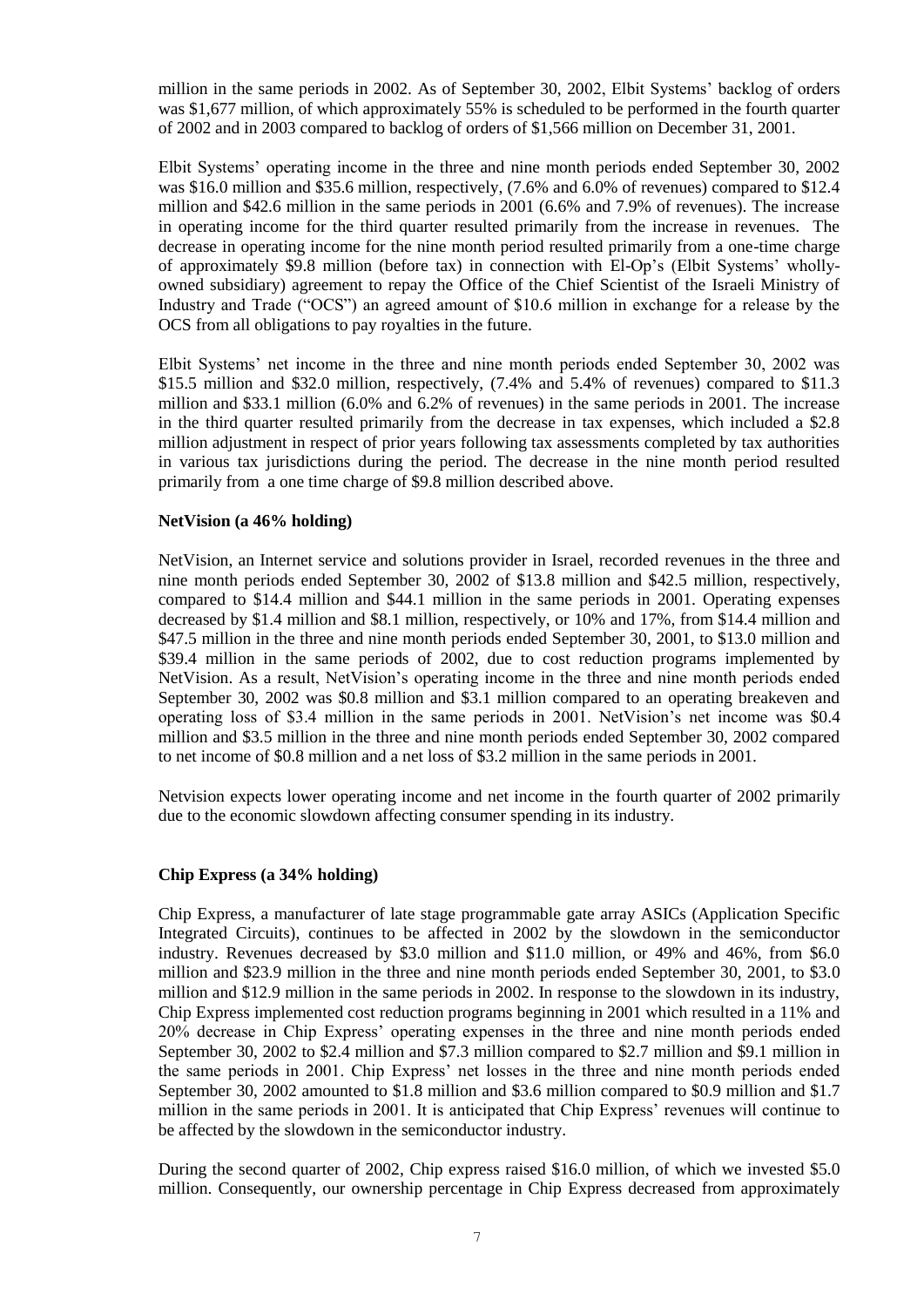35% to approximately 34%. The amount raised is expected to be used for research and development, to expand global marketing activities and to increase Chip Express' sales efforts, primarily in Asia.

### **Pulsicom (a 17% holding)**

Pulsicom commenced its operations in 2001 and develops high accuracy real time location and tracking systems. In the nine month period ended September 30, 2002 and 2001, its net losses amounted to \$0.6 million, consisting mainly of research and development costs. Pulsicom is an early stage company and it is difficult to predict when it will be able to market and sell its product.

# **Cellenium (a 50% holding through Elbit)**

Cellenium is engaged in the development of technology for the transfer of short messages over communications networks, particularly the various types of cellular networks. Cellenium's net revenues in the three and nine month period ended September 30, 2002 were \$0.4 million and \$1.0 million compared to no revenues and \$0.1 million for the same periods in 2001. Cellenium's net losses in the three and nine month periods ended September 30, 2002 were \$1.1 million and \$3.4 million compared to \$1.5 million and \$4.2 million for the same periods in 2001. Cellenium's future operations are largely dependent on the development of the mobile commerce market and the penetration of new value-added services and applications, as well as Cellenium's ability to secure the cash needed to finance its operations.

# **Wavion (a 48% holding)**

Wavion, a developer of broadband wireless access systems, recorded a net profit in the three month period ended September 30, 2002 of \$32,000 and a net loss in the nine month period then ended of \$0.8 million compared to net losses of \$1.0 million and \$3.2 million for the same periods in 2001. In light of the downturn in the broadband wireless communications market which delayed the release of Wavion's products, at the beginning of 2002, Wavion began to sell development services for communication systems, recording revenues of \$0.6 million and \$1.0 million in the three and nine month periods ended September 30, 2002, and reduced its research and development expenses as part of a cost reduction program. The increase in the revenue enabled Wavion to record a net profit in the three month period ended September 30, 2002. It is difficult to predict when Wavion will be able to market its product successfully.

# **KIT (a 28% holding)**

KIT's revenues increased by \$0.3 million and \$1.2 million from \$0.4 million and \$0.8 million in the three and nine month periods ended September 30, 2001 to \$0.7 million and \$2.0 million in the same periods in 2002. KIT is an online academic program company. KIT's net loss in the three and nine month periods ended September 30, 2002 was \$1.0 million and \$3.1 million compared to \$0.5 million and \$1.7 million in the same periods in 2001. The increase in KIT's net loss resulted primarily from higher sales and marketing expenses in order to attract new students and to support the increase in revenues.

### **Given Imaging (a 18% holding directly and indirectly through RDC)**

Given Imaging (Nasdaq: GIVN), a medical device company using a disposable miniature video camera in a capsule to examine the gastrointestinal tract, recorded revenues of \$7.5 million and \$19.9 million for the three and nine month periods ended September 30, 2002 and a gross profit of 59% and 55% of revenues, respectively. The third quarter of 2002 represents the fourth full quarter of sales for Given Imaging following FDA clearance of its product in August 2001 and the fourth consecutive quarter of increased revenues. Given Imaging's net loss in the three and nine month periods ended September 30, 2002 was \$3.9 million and \$14.6 million compared to \$4.8 million and \$12.2 million in the same periods of 2001. The increase in Given Imaging's net losses for the nine month period was due to an increase in its operating expenses, mainly marketing expenses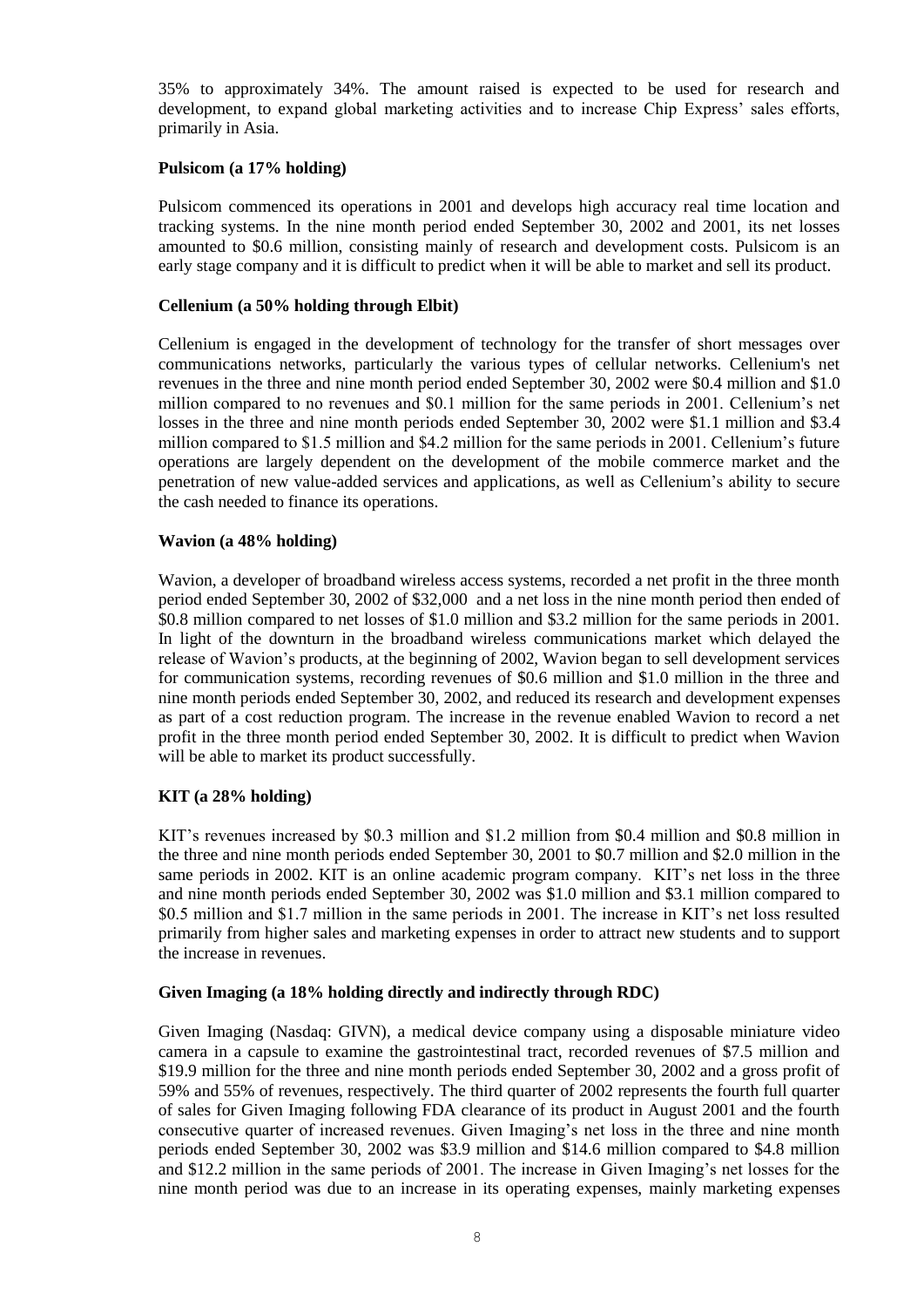resulting from its marketing efforts to launch its product. The increase in operating expenses was offset by revenues recorded by Given Imaging.

# **Witcom (a 20% holding directly and indirectly through RDC)**

Witcom, a company operating in the field of radio-based point-to-point digital networking solutions, recorded revenues of \$0.8 million and \$3.6 million for the three and nine month periods ended September 30, 2002 compared to \$1.3 million and \$3.2 million in the same period of 2001. Witcom's revenues were affected by the slowdown in the telecommunications industry. Witcom's net loss in the three and nine month periods ended September 30, 2002 was \$1.1 million and \$4.7 million compared to \$1.6 million and \$5.3 million in the same period in 2001. The decrease in net losses resulted from a cost reduction program implemented by Witcom beginning in 2001.

# **3DV (a 24% holding directly and indirectly through RDC)**

3DV, a developer of products in the field of 3-D cameras, recorded net losses of \$1.5 million and \$4.0 million for the three and nine month periods ended September 30, 2002 compared to \$1.7 million and \$5.9 million in the same period in 2001. The decrease in 3DV's net losses was the result of restructuring and cost reduction programs. 3DV is a development stage company and its future revenues are largely depended on its ability to penetrate to the three-dimensional video game market.

Despite the decrease in net losses in most of our group companies, we expect that our group companies will continue to recognize losses in the fourth quarter of 2002 and in 2003 and therefore will negatively affect our net results of operations.

In addition to companies accounted for under the equity method, we have several significant investments in companies which we account for on a cost basis or as available-for-sale and whose results do not affect our results of operations. These significant investments mainly include our holding in Partner (Nasdaq: PTNR) through Elbit, which is accounted for as available-for-sale securities, and Oren Semiconductor, which is presented at cost.

### **Partner (a 12% holding through Elbit)**

At September 30, 2002, the market value of our investment in Partner amounted to \$87.7 million. Partner is a Global System for Mobile Communications, or GSM, mobile telephone network operator in Israel. In the second quarter of 2002, Partner reached a significant milestone and reported for the first time, quarterly net income, which was doubled in the third quarter of 2002. The following are highlights of the results of operations of Partner for the third quarter of 2002:

Partner's revenues for the third quarter of 2002, driven primarily by subscriber growth, increased by 24% to \$220.0 million from \$178.1 million in the third quarter of 2001 and by 8% from \$203.6 million in the second quarter of 2002. Partner's subscriber base at the end of the third quarter of 2002 was 1,758,000 compared to 1,300,000 at the end of the third quarter of 2001.

Partner's operating income for the third quarter of 2002 increased to \$33.3 million from \$9.9 million in the third quarter of 2001, an increase of 237%, and from \$28.3 million in the second quarter of 2002, an increase of 18%. Operating income in the third quarter, as a percentage of revenues, reached 15% as compared to 6% in the third quarter of 2001 and 14% in the second quarter of 2002.

Partner's net income for the third quarter of 2002 was \$10.5 million compared to a net loss of \$18.1 million for the third quarter of 2001, and twice the net income in the second quarter of 2002 of \$5.2 million.

Partner has a line of credit agreement with a consortium of banks that provides for borrowings of up to \$750 million. As of September 30, 2002, the outstanding balance of this line of credit was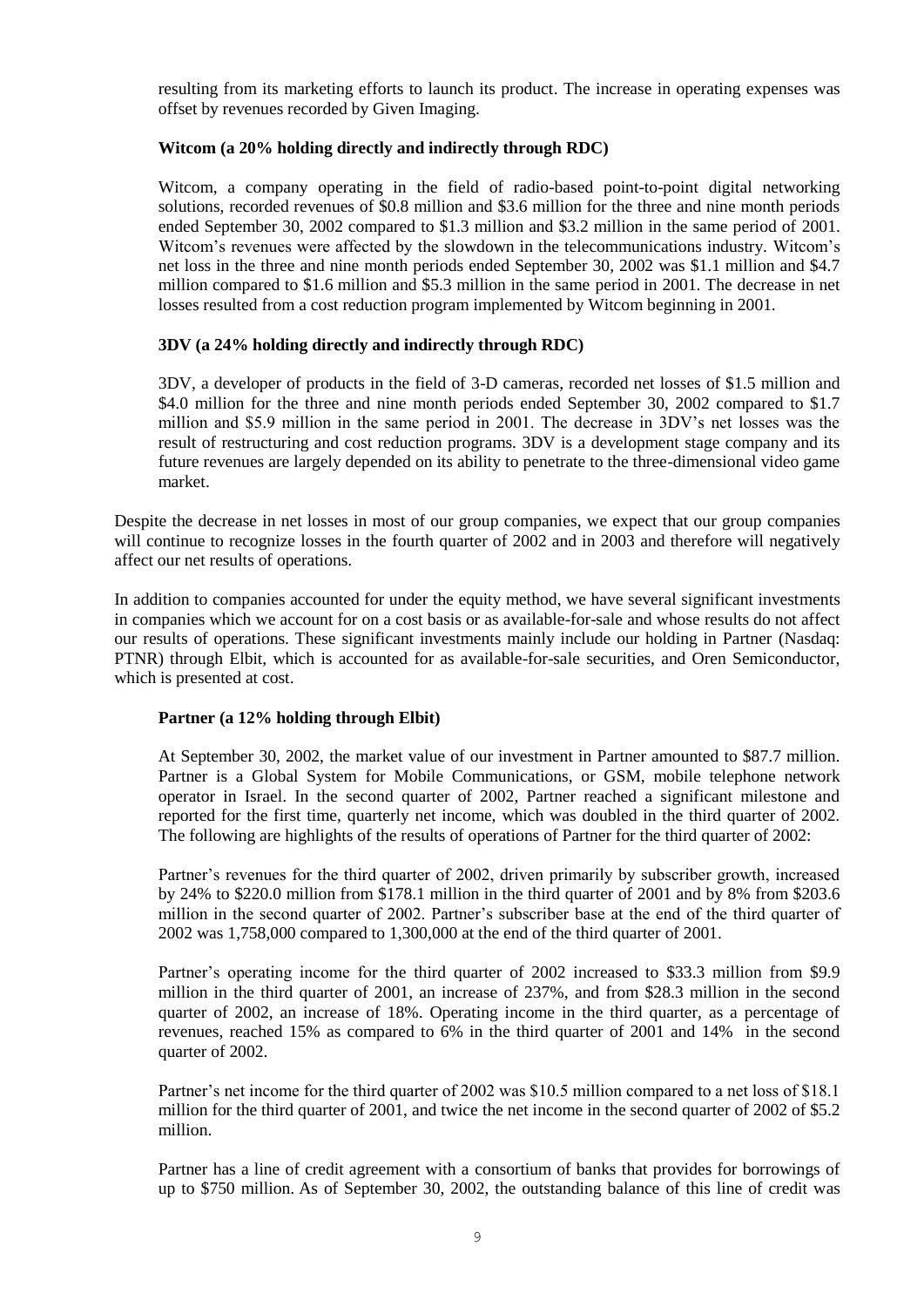approximately \$531 million. The line of credit is guaranteed by shares held by the original shareholders of Partner, pro rata to their respective holdings. In connection with this guarantee, Elbit has pledged approximately 70% of the Partner shares held by it.

Partner expects lower operating income and net income in the fourth quarter of 2002 primarily due to the economic slowdown affecting consumer spending in its industry.

### **Oren Semiconductor (a 17% holding)**

Oren is a developer of integrated circuits for digital broadcasting. During the first nine months of 2002, we invested \$1.4 million in Oren by way of bridge loans, bringing the book value of our holding in Oren at September 30, 2002 to \$6.9 million compared to \$5.5 million at December 31, 2001.

In the three and nine month periods ended September 30, 2002, Oren's revenues were \$0.5 million and \$1.5 million compared to \$0.6 million and \$1.8 million in the same periods in 2001. Operating expenses in the three and nine month periods ended September 30, 2002 decreased to \$1.8 million and \$5.4 million from \$2.2 million and \$7.2 million in the same periods in 2001, mainly due to the decrease in research and development costs as a result of cost reduction programs. Oren's net loss in the three and nine month periods ended September 30, 2002 was \$2.2 million and \$5.6 million compared to \$2.1 million and \$6.5 million in the same periods in 2001.

### **Gains from Sale of Shares and Changes in Holdings in Related Companies**

Our gains from the sale of shares and changes in our holdings in related companies in the three and nine month periods ended September 30, 2002 were \$3.2 million and \$5.3 million compared to a minor gain or loss in the same periods in 2001. The gain in the nine month period ended September 30, 2002 resulted primarily from a \$5.3 million gain from the sale of approximately 98,700 and 500,000 shares of Given Imaging held by Elron and RDC, respectively (of which 98,700 and 288,700 were in the third quarter of 2002) and the exercise of call option by a former senior executive of RDC, to purchase 172,800 shares of Given Imaging from RDC. As a result, our direct and indirect holdings in Given Imaging decreased to 18.3%.

### **Other Income (expenses), net**

Other income (expenses), net, in the three and nine month periods ended September 30, 2002 amounted to insignificant income and \$ 0.3 million, respectively, compared to a net loss of \$1.9 million and \$4.6 million for the same periods in 2001. The loss in the three month and nine month periods of 2001 resulted primarily from losses in respect of the decrease in the market value of publicly traded shares held by us at that time.

### **Finance Income**

Finance income decreased by \$0.9 million and \$2.1 million, or 58% and 49%, to approximately \$0.7 million and \$2.2 million in the three and nine month periods ended September 30, 2002 from \$1.6 million and \$4.3 million in the same periods in 2001, due to the decrease in interest rates and the decrease in our cash resources which were used for investment purposes.

### **Expenses**

### **Cost of revenues**

Cost of revenues consisted primarily of expenses related to salaries and hardware associated with delivering Elron Software's and Elron TeleSoft's products and services as well as those of our other subsidiaries, each of which is included in our consolidated financial statements as of the date of its acquisition.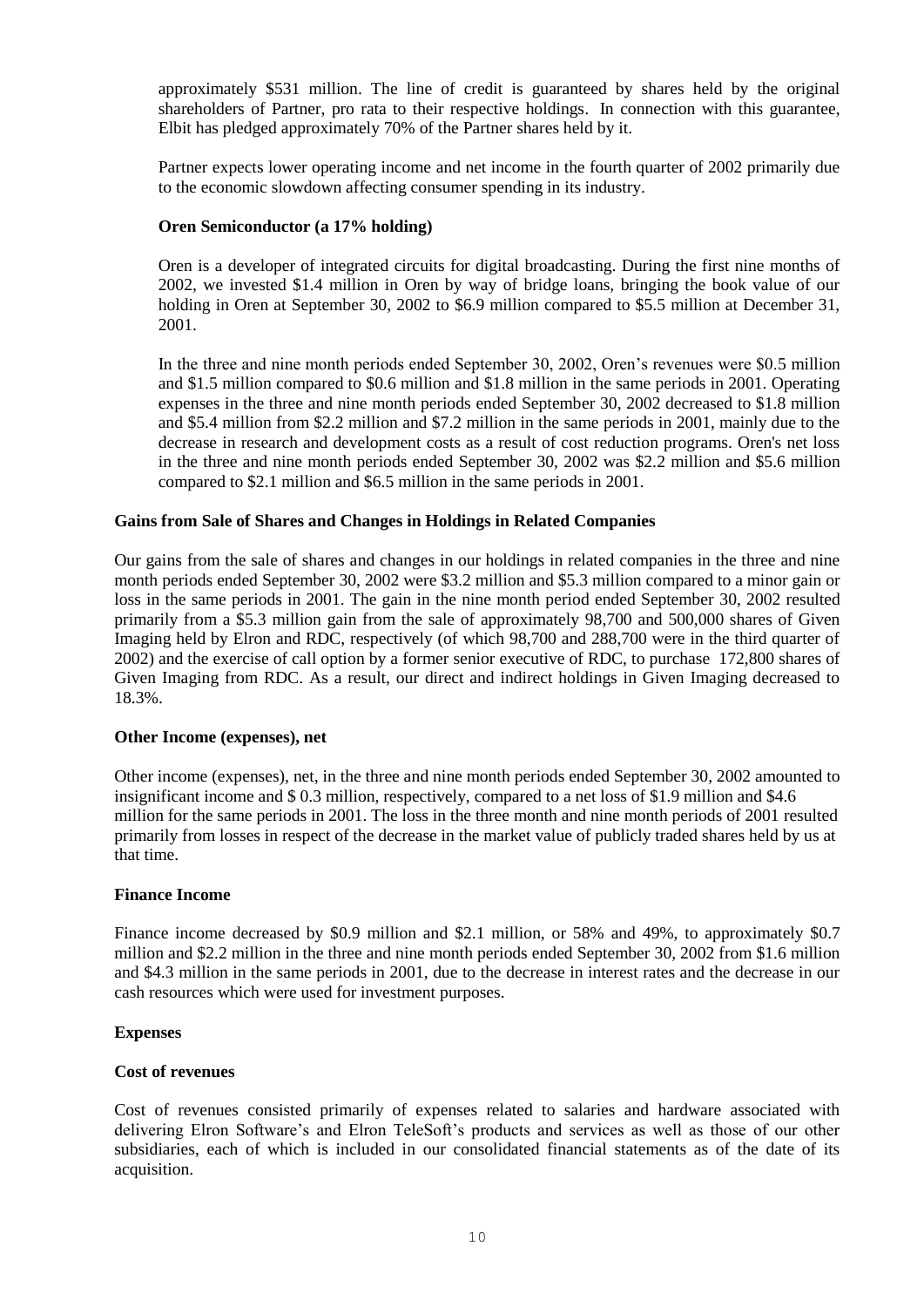Cost of revenues decreased by \$0.9 million and \$8.9 million, or 21% and 49%, to \$3.4 million and \$9.2 million in the three and nine month periods ended September 30, 2002 from \$4.3 million and \$18.1 million for the same periods of 2001, mainly as a result of a decrease in revenues resulting from the sale of non-core activities by Elron TeleSoft in order to focus on the telecommunication markets (see "Operating Results of Elron TeleSoft") as well as the restructuring programs implemented by our subsidiaries in order to increase efficiency.

### **Research and development**

Research and development expenses consisted primarily of salaries and related costs to develop and enhance Elron Software's and Elron TeleSoft's products and services and those of our other subsidiaries, each of which is included in our consolidated financial statements as of the date of its acquisition. Consolidated research and development expenses increased by \$0.2 million, or 8%, to \$2.3 million in the third quarter of 2002 from \$2.1 million in the third quarter of 2001, mainly as a result of the inclusion of the development expenses of Galil Medical and MediaGate, which were consolidated for the first time in the third quarter of 2002. Consolidated research and development expenses decreased by \$0.9 million, or 14%, to \$6.0 million in the nine month period ended September 30, 2002 from \$6.9 million in the same period in 2001, primarily as Elron Software and Elron Telesoft response to the slowdown in spending for IT products.

# **Sales and Marketing**

Sales and marketing expenses consisted primarily of salaries and related costs, pre-sale efforts including advertising and trade show expenses, technical support and travel costs to promote the sale of Elron Software's and Elron TeleSoft's products and services and to strengthen their brand names and those of our other subsidiaries, each of which is included in our consolidated financial statements as of the date of its acquisition.

Consolidated sales and marketing expenses increased by \$2.1 million and by \$1.4 million, or 84% and 17%, to \$4.6 million and \$9.5 million in the three and nine month period ended September 30, 2002 from \$2.5 and \$8.1 million in the same periods of 2001. The increase resulted mainly from the inclusion of the sales and marketing expenses of Galil Medical which were consolidated for the first time in the third quarter of 2002.

### **General and Administrative**

General and administrative expenses include our management and headquarter costs and the expenses of Elron Software, Elron TeleSoft, and our other subsidiaries, each of which is included in our consolidated financial statements as of the date of its acquisition.

These costs consisted primarily of salaries and related costs, facilities costs, and insurance, legal, accounting and consulting expenses.

Consolidated general and administrative expenses increased by \$0.6 million, or 23%, from \$2.6 million in the third quarter of 2001 to \$3.2 million in the third quarter of 2002. Consolidated general and administrative expenses in first nine months of 2002 decreased by \$0.4, or 5%, to \$8.0 million from approximately \$8.4 million in the same periods in 2001.

In the third quarter of 2002, our subsidiaries' general and administrative expenses increased by \$0.1 million, from \$1.6 million in the third quarter of 2001 to \$1.7 million. In the nine month period ended September 30, 2002, our subsidiaries' general and administrative expenses decreased by \$1.1 million to \$3.7 million from \$4.8 million in the same period in 2001. The decrease is primarily due to the implementation of restructuring programs by Elron Software and Elron TeleSoft during 2001. The restructuring programs included workforce and cost reduction programs, including reductions in facilities related expenses, communication, maintenance and travel expenses.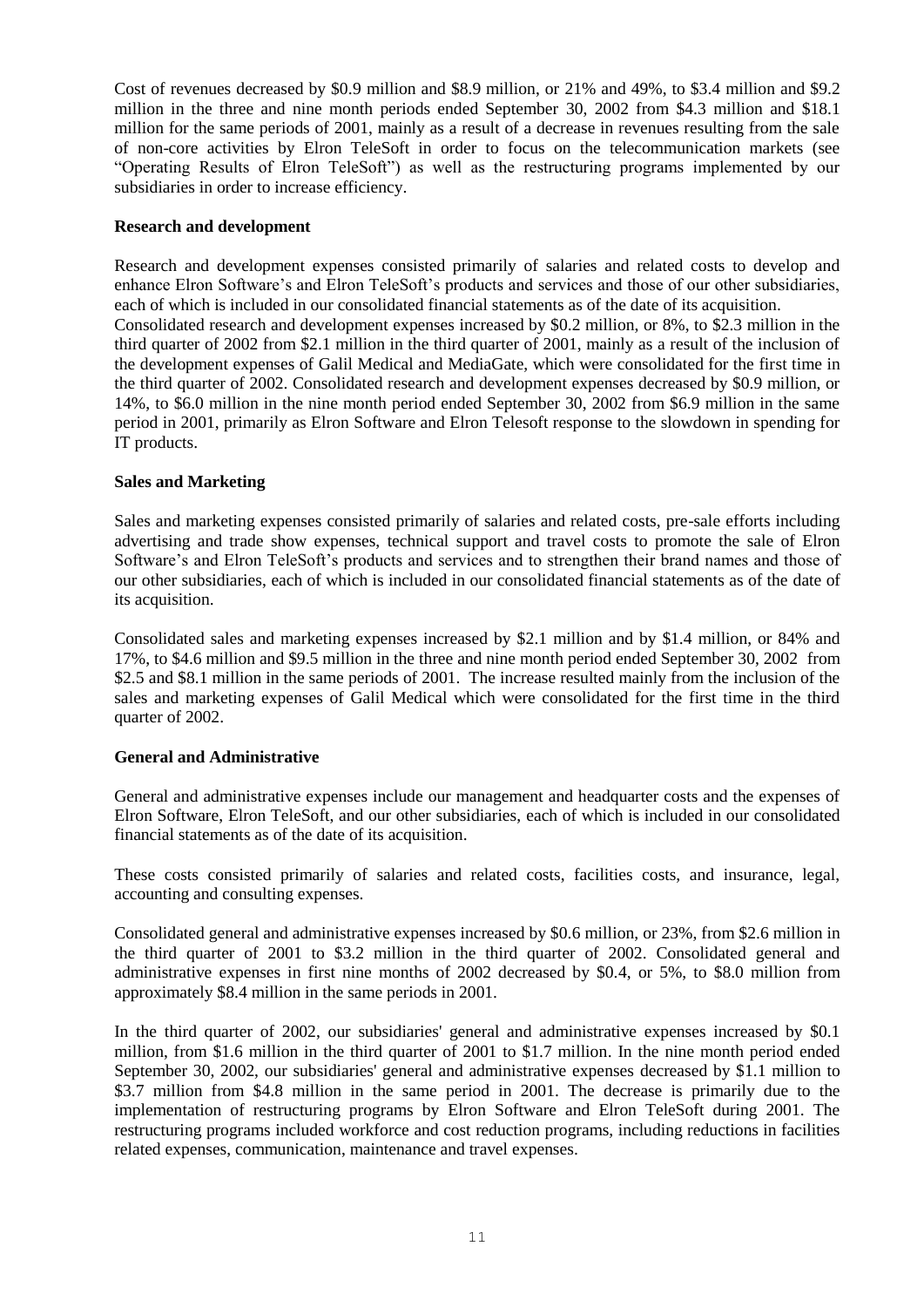Our management and headquarter costs increased by \$0.5 million and \$0.7 million, or 50% and 19%, to \$1.5 million and \$4.3 million in the three and nine month periods ended September 30, 2002 from approximately \$1.0 million and \$3.6 million in the same periods in 2001. Since the merger with Elbit, management and headquarter costs reflect the costs of the combined management. We expect that the potential cost savings as a result of the merger commencing in the third quarter of 2002 will be more than \$4.0 million per year.

# **Finance Expenses**

Consolidated finance expenses in the three and nine month periods ended September 30, 2002 decreased by \$0.1 million and \$0.6 million, or 11% and 19%, to \$0.8 million and \$2.5 million compared to \$0.9 million and \$3.1 million in the same periods in 2001. The majority of the finance expenses are attributable to Elron TeleSoft. The decrease in finance expenses is primarily due to the decrease in interest rates.

### **Amortization of Other Assets**

Amortization of other assets was approximately \$0.7 million and \$1.6 million in the three and nine month periods ended September 30, 2002 compared to \$0.9 million and \$2.8 million in the same periods in 2001. The decrease in 2002 is mainly due to the implementation of SFAS 142 in January 2002, as a result of which we no longer amortize goodwill. Amortization of goodwill in the three and nine month periods ended September 30, 2001 was \$0.4 million and \$1.2 million.

# **Restructuring Charges**

In response to the economic conditions, and, in particular, the slowdown in IT spending, Elron Software and Elron TeleSoft underwent restructuring programs in 2001 in order to focus their operations on core areas of their business, and to reduce expenses and improve efficiency. These restructuring programs mainly included workforce reductions and facilities related expenses. Due to the continuation of the slowdown in IT spending in 2002, the companies implemented additional restructuring programs in 2002 which mainly included workforce reductions in order to further adjust their operations to the current economic conditions. Some of the restructuring programs took place in October 2002 and their financial effect will be reflected in the consolidated results for the fourth quarter of 2002.

As part of Elron TeleSoft's restructuring program in 2001, in the first quarter of 2002, Elron Telesoft completed the sale of its non-core activity in the government field to Elbit Systems for \$5.7 million. Elron TeleSoft's restructuring charges in the first nine months of 2002 amounted to \$0.8 million, of which \$ 0.3 million was due to workforce reductions as well as the consolidation of excess facilities that involved write-off of leasehold improvements in the vacated facilities. In October 2002, the company adopted an additional restructuring plan the costs of which are estimated at this stage at \$0.3 million.

Elron Software recorded \$0.3 million of restructuring charges in the nine month period of 2002 primarily due to an additional workforce reduction in its research and development division. In October 2002, the company adopted an additional restructuring plan, the costs of which are estimated at this stage to be \$0.2 million.

In the second quarter of 2002 we recorded \$0.4 million of restructuring charges, primarily due to costs incurred in connection with merging Elbit into Elron.

As a result of the above, consolidated restructuring charges in the three and nine month periods ended September 30, 2002 amounted to \$0.1 million and \$1.5 million. Consolidated restructuring charges in the third quarter of 2001 and in the nine months period of 2002 amounted to 0.4 million and \$1.3 million.